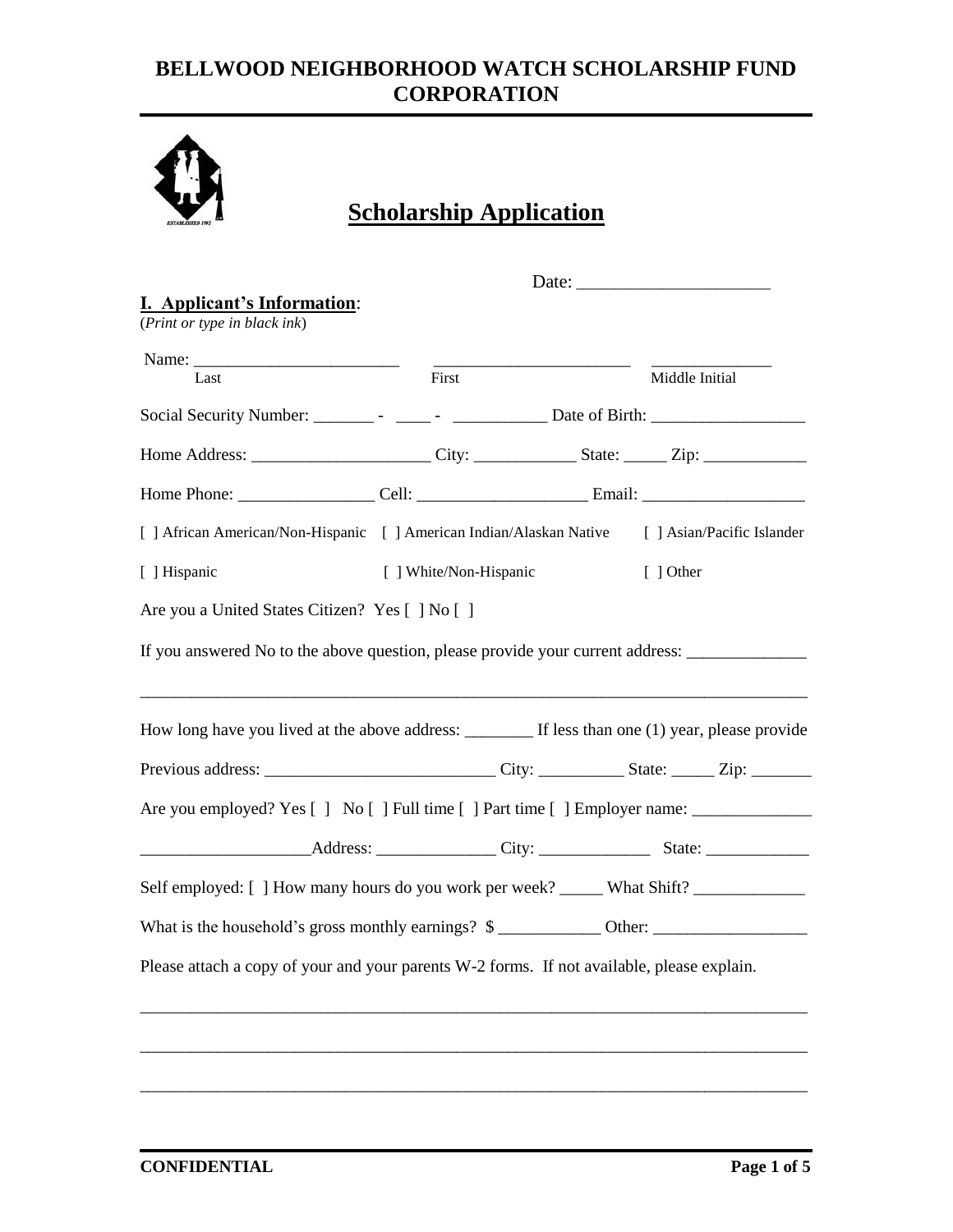#### **II. Parents Information**:

| Last                                                                                                                                                                                                    | First |  | Middle Initial                  |
|---------------------------------------------------------------------------------------------------------------------------------------------------------------------------------------------------------|-------|--|---------------------------------|
| Address: ________________________City: _____________________State: ___________Zip: _________________                                                                                                    |       |  |                                 |
| Phone: __________________Cell: ____________________Others: _____________________Email: ___________________                                                                                              |       |  |                                 |
|                                                                                                                                                                                                         |       |  |                                 |
|                                                                                                                                                                                                         |       |  |                                 |
| Unemployed [ ] Retired [ ] Self Employed [ ] Disability [ ] Other: ______________                                                                                                                       |       |  |                                 |
| Mother's information (regardless if she lives in the same household)<br>Last                                                                                                                            | First |  | Deceased: [ ]<br>Middle Initial |
|                                                                                                                                                                                                         |       |  |                                 |
| Address: ________________________City: _____________________State___________Zip: ___________________                                                                                                    |       |  |                                 |
| Phone: _________________Cell: _____________________Others: _____________________Email: __________________                                                                                               |       |  |                                 |
|                                                                                                                                                                                                         |       |  |                                 |
|                                                                                                                                                                                                         |       |  |                                 |
|                                                                                                                                                                                                         |       |  |                                 |
|                                                                                                                                                                                                         |       |  |                                 |
|                                                                                                                                                                                                         |       |  |                                 |
|                                                                                                                                                                                                         |       |  |                                 |
| Unemployed [] Retired [] Self Employed [] Disability [] Other: _________________<br><b>III.</b> College & Enrollment:<br>Please provide the following information on the college you will be attending: |       |  |                                 |
|                                                                                                                                                                                                         |       |  |                                 |
|                                                                                                                                                                                                         |       |  |                                 |
|                                                                                                                                                                                                         |       |  |                                 |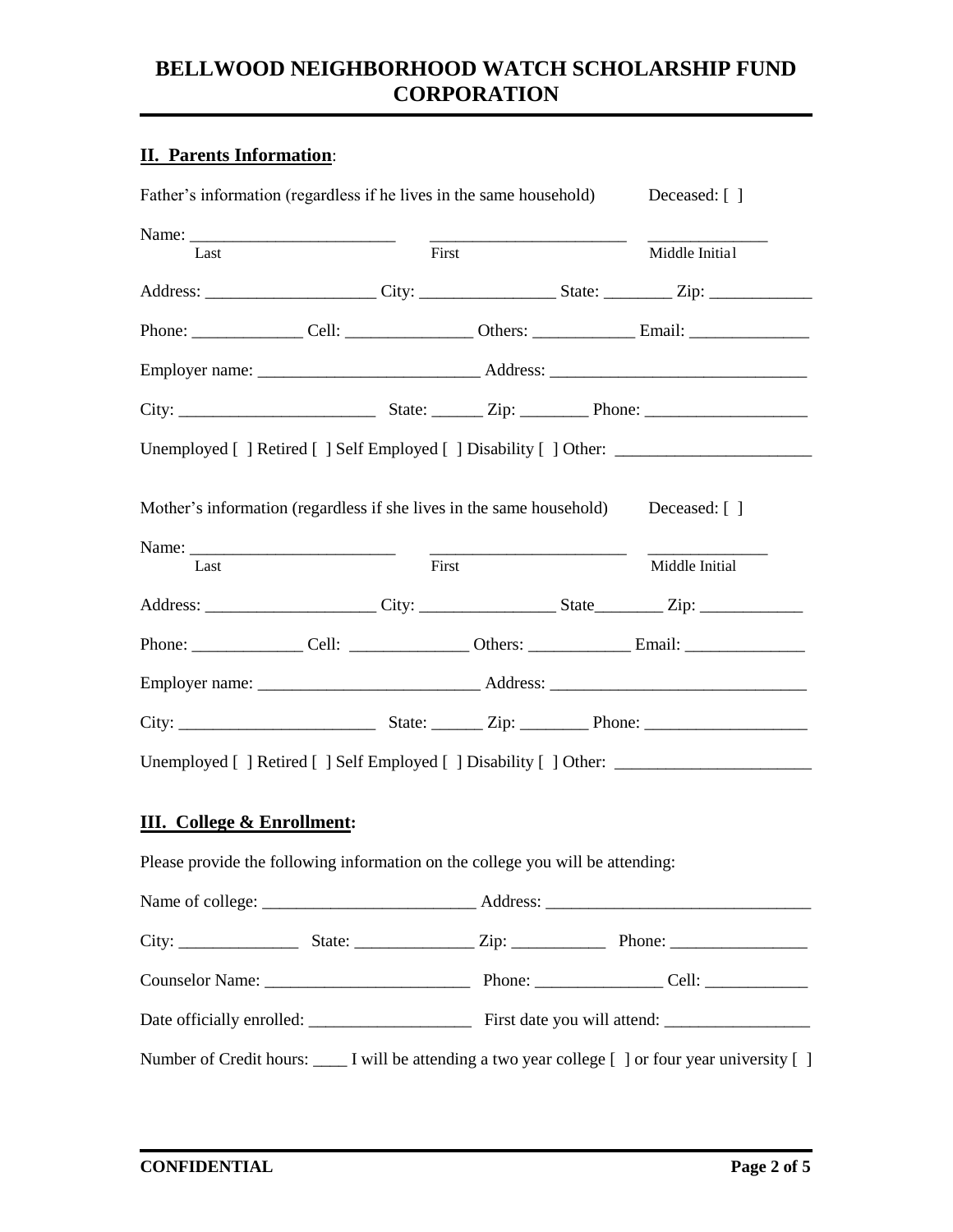|  | I will continue my education and attend Medical school [ ] Law school [ ] Other [ ]: |
|--|--------------------------------------------------------------------------------------|
|  |                                                                                      |
|  | City: State: State: Phone: Phone:                                                    |

#### **You must provide the following and attach them to your application, no exception:**

- A copy of an original enrollment and acceptance letter (College letterhead)
- Copy of your and your parent(s)  $W-2$ 's
- Official copy of your GED certificate or certified copy of your high school transcript (*and diploma, when available, for high school seniors*) or certified copy of your college transcript (*college students*)
- $\bullet$  A two hundred fifty (250) word essay
- Three completed Recommender Forms (Printed or typed and signed by the recommender)
- Two (2) forms of identification (copies of driver's license, state ID, passport, birth certificate, etc.)

#### **You must submit an essay of 250 words or more on one of the subjects/topics listed below:**

- Community's responsibility to their youth
- The importance of education
- Your economic plans for the future
- Personal goals and how they will impact the future
- Crime or criminal behavior
- Other (*topic of your choice*)

**Provide a list of community programs you are involved in as a volunteer. After school, religious programs and etc. are acceptable:**

**Please provide the following information about your high school:**

\_\_\_\_\_\_\_\_\_\_\_\_\_\_\_\_\_\_\_\_\_\_\_\_\_\_\_\_\_\_\_\_\_\_\_\_\_\_\_\_\_\_\_\_\_\_\_\_\_\_\_\_\_\_\_

\_\_\_\_\_\_\_\_\_\_\_\_\_\_\_\_\_\_\_\_\_\_\_\_\_\_\_\_\_\_\_\_\_\_\_\_\_\_\_\_\_\_\_\_\_\_\_\_\_\_\_\_\_\_\_

\_\_\_\_\_\_\_\_\_\_\_\_\_\_\_\_\_\_\_\_\_\_\_\_\_\_\_\_\_\_\_\_\_\_\_\_\_\_\_\_\_\_\_\_\_\_\_\_\_\_\_\_\_\_\_

|                                                                                                                                                                                                                                  | Name of high school you graduated from: |  |
|----------------------------------------------------------------------------------------------------------------------------------------------------------------------------------------------------------------------------------|-----------------------------------------|--|
|                                                                                                                                                                                                                                  |                                         |  |
| $\chi$ ip: Phone: Phone: Phone: Phone: Phone: Phone: Phone: Phone: Phone: Phone: Phone: Phone: Phone: Phone: Phone: Phone: Phone: Phone: Phone: Phone: Phone: Phone: Phone: Phone: Phone: Phone: Phone: Phone: Phone: Phone: Pho |                                         |  |
|                                                                                                                                                                                                                                  |                                         |  |

**CONFIDENTIAL Page 3** of 5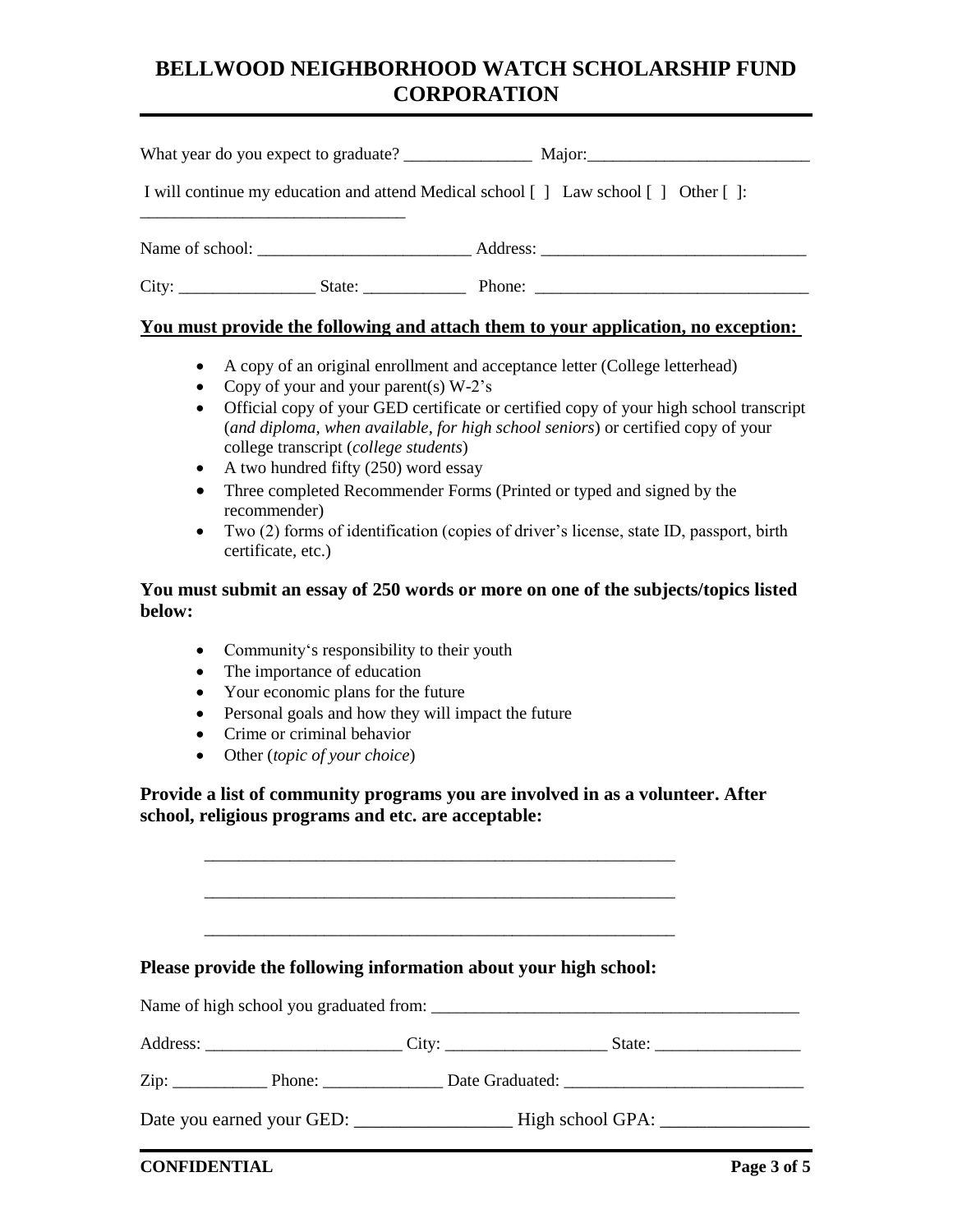#### **IV. Tell us about yourself**:

List any types of certificates and achievements you received in the last four (4) years. (Include dean's list, president list, honor roll, etc.) Indicate DNA, if this does not apply.

\_\_\_\_\_\_\_\_\_\_\_\_\_\_\_\_\_\_\_\_\_\_\_\_\_\_\_\_\_\_\_\_\_\_\_\_\_\_\_\_\_\_\_\_\_\_\_\_\_\_\_\_\_\_\_\_\_\_\_\_\_\_\_\_\_\_\_

\_\_\_\_\_\_\_\_\_\_\_\_\_\_\_\_\_\_\_\_\_\_\_\_\_\_\_\_\_\_\_\_\_\_\_\_\_\_\_\_\_\_\_\_\_\_\_\_\_\_\_\_\_\_\_\_\_\_\_\_\_\_\_\_\_\_\_

\_\_\_\_\_\_\_\_\_\_\_\_\_\_\_\_\_\_\_\_\_\_\_\_\_\_\_\_\_\_\_\_\_\_\_\_\_\_\_\_\_\_\_\_\_\_\_\_\_\_\_\_\_\_\_\_\_\_\_\_\_\_\_\_\_\_\_

\_\_\_\_\_\_\_\_\_\_\_\_\_\_\_\_\_\_\_\_\_\_\_\_\_\_\_\_\_\_\_\_\_\_\_\_\_\_\_\_\_\_\_\_\_\_\_\_\_\_\_\_\_\_\_\_\_\_\_\_\_\_\_\_\_\_\_

\_\_\_\_\_\_\_\_\_\_\_\_\_\_\_\_\_\_\_\_\_\_\_\_\_\_\_\_\_\_\_\_\_\_\_\_\_\_\_\_\_\_\_\_\_\_\_\_\_\_\_\_\_\_\_\_\_\_\_\_\_\_\_\_\_\_\_

List the name(s) of any organization committees you have served on at school or outside of school. Indicate DNA, if this does not apply.

Please list all athletic activities, or extra curricular activities you participated in while attending high school or in your community. Indicate DNA, if this does not apply.

\_\_\_\_\_\_\_\_\_\_\_\_\_\_\_\_\_\_\_\_\_\_\_\_\_\_\_\_\_\_\_\_\_\_\_\_\_\_\_\_\_\_\_\_\_\_\_\_\_\_\_\_\_\_\_\_\_\_\_\_\_\_\_\_\_\_\_

\_\_\_\_\_\_\_\_\_\_\_\_\_\_\_\_\_\_\_\_\_\_\_\_\_\_\_\_\_\_\_\_\_\_\_\_\_\_\_\_\_\_\_\_\_\_\_\_\_\_\_\_\_\_\_\_\_\_\_\_\_\_\_\_\_\_\_

Have you received or anticipate receiving any financial assistance from other sources, such as grants, scholarship awards, loans etc.? Yes  $\lceil \cdot \rceil$  No  $\lceil \cdot \rceil$ If yes, please explain the source and amount:

\_\_\_\_\_\_\_\_\_\_\_\_\_\_\_\_\_\_\_\_\_\_\_\_\_\_\_\_\_\_\_\_\_\_\_\_\_\_\_\_\_\_\_\_\_\_\_\_\_\_\_\_\_\_\_\_\_\_\_\_\_\_\_\_\_\_\_

\_\_\_\_\_\_\_\_\_\_\_\_\_\_\_\_\_\_\_\_\_\_\_\_\_\_\_\_\_\_\_\_\_\_\_\_\_\_\_\_\_\_\_\_\_\_\_\_\_\_\_\_\_\_\_\_\_\_\_\_\_\_\_\_\_\_\_

\_\_\_\_\_\_\_\_\_\_\_\_\_\_\_\_\_\_\_\_\_\_\_\_\_\_\_\_\_\_\_\_\_\_\_\_\_\_\_\_\_\_\_\_\_\_\_\_\_\_\_\_\_\_\_\_\_\_\_\_\_\_\_\_\_\_\_

\_\_\_\_\_\_\_\_\_\_\_\_\_\_\_\_\_\_\_\_\_\_\_\_\_\_\_\_\_\_\_\_\_\_\_\_\_\_\_\_\_\_\_\_\_\_\_\_\_\_\_\_\_\_\_\_\_\_\_\_\_\_\_\_\_\_\_

\_\_\_\_\_\_\_\_\_\_\_\_\_\_\_\_\_\_\_\_\_\_\_\_\_\_\_\_\_\_\_\_\_\_\_\_\_\_\_\_\_\_\_\_\_\_\_\_\_\_\_\_\_\_\_\_\_\_\_\_\_\_\_\_\_\_\_

List the names of three (3) people not related to you as character references. Ask each one of them to fill out and complete the Recommender Form with their signature. Submit original copies only.